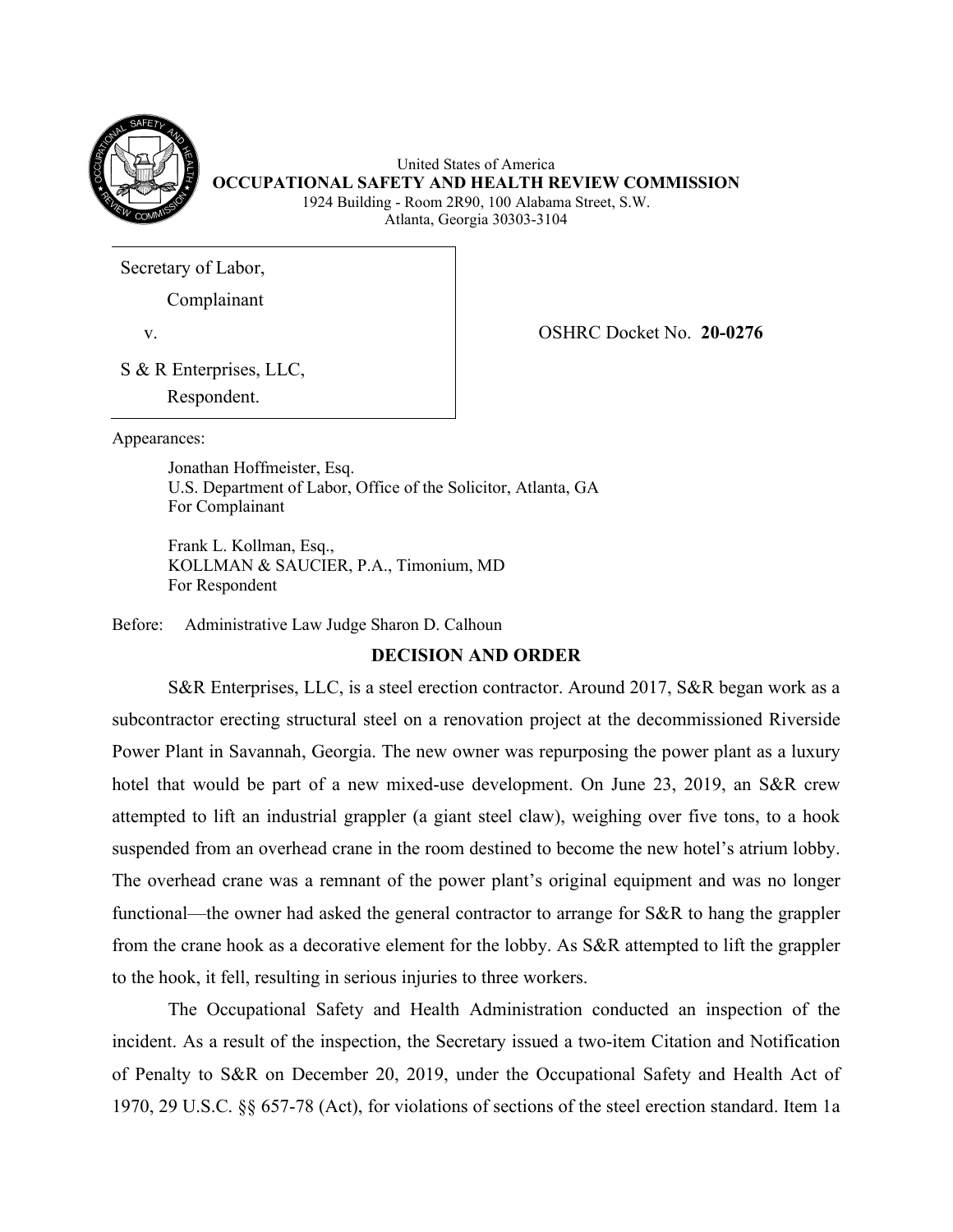of the Citation alleges a serious violation of 29 C.F.R. § 1926.752(d) for failing to adequately The Secretary proposes a grouped penalty of \$13,260 for Items 1a and 1b. pre-plan a steel erection hoisting operation. Item 1b alleges a serious violation of 29 C.F.R. § 1926.753(d)(2)(i) for failing to rig hoisted materials so as to prevent unintentional displacement.

 terms of the standards. The Court held a videoconference hearing in this matter on December 9, Accordingly, the Court **VACATES** Items 1a and 1b of the Citation. S&R contests the Citation, arguing the cited standards do not apply to the cited conditions, and, assuming they do apply, the Secretary failed to establish noncompliance with the 2021. The parties filed briefs on February 7, 2022. For the reasons that follow, the Court finds the cited standards apply, but the Secretary failed to establish noncompliance with them.

# **JURISDICTION AND COVERAGE**

Commission has jurisdiction over this proceeding under  $\S 10(c)$  of the Act, and S&R is a covered S&R timely contested the Citation. The parties stipulate the Commission has jurisdiction over this action and S&R is a covered employer under the Act (Exh. J-1, *Stipulated Principles of Law*, ¶¶ 1-2; Tr. 14-15). Based on the stipulations and the record evidence, the Court finds the employer under  $\S$  3(5) of the Act.

#### **STIPULATIONS**

The parties stipulate the following facts:

1) The location of the incident "worksite" was at or near 200 River Street in Savannah, Georgia.

2) Respondent maintained a principal place of business at 7385 Allentown Boulevard, Harrisburg, Pennsylvania 17112 at all times relevant to this action.

3) The grappler that was hoisted weighed approximately 10,500 pounds.

 flange of the girders. 4) S&R attached padeyes to the girders approximately 9.5" above the bottom

5) The dimensions of each girder was approximately 4 feet, 4.5 inches deep; with flanges that were 1 foot, 10 inches wide and 1.25 inches thick.

(Exh. J-1; Tr. 14-15)

#### **BACKGROUND**

 By June 2019, S&R had been erecting structural steel at the Savannah hotel worksite for approximately two years (Tr. 31, 63, 199). Around that time, the hotel owner asked the general contractor (who in turn asked S&R) to hang, as a decorative detail, a red steel grappler from the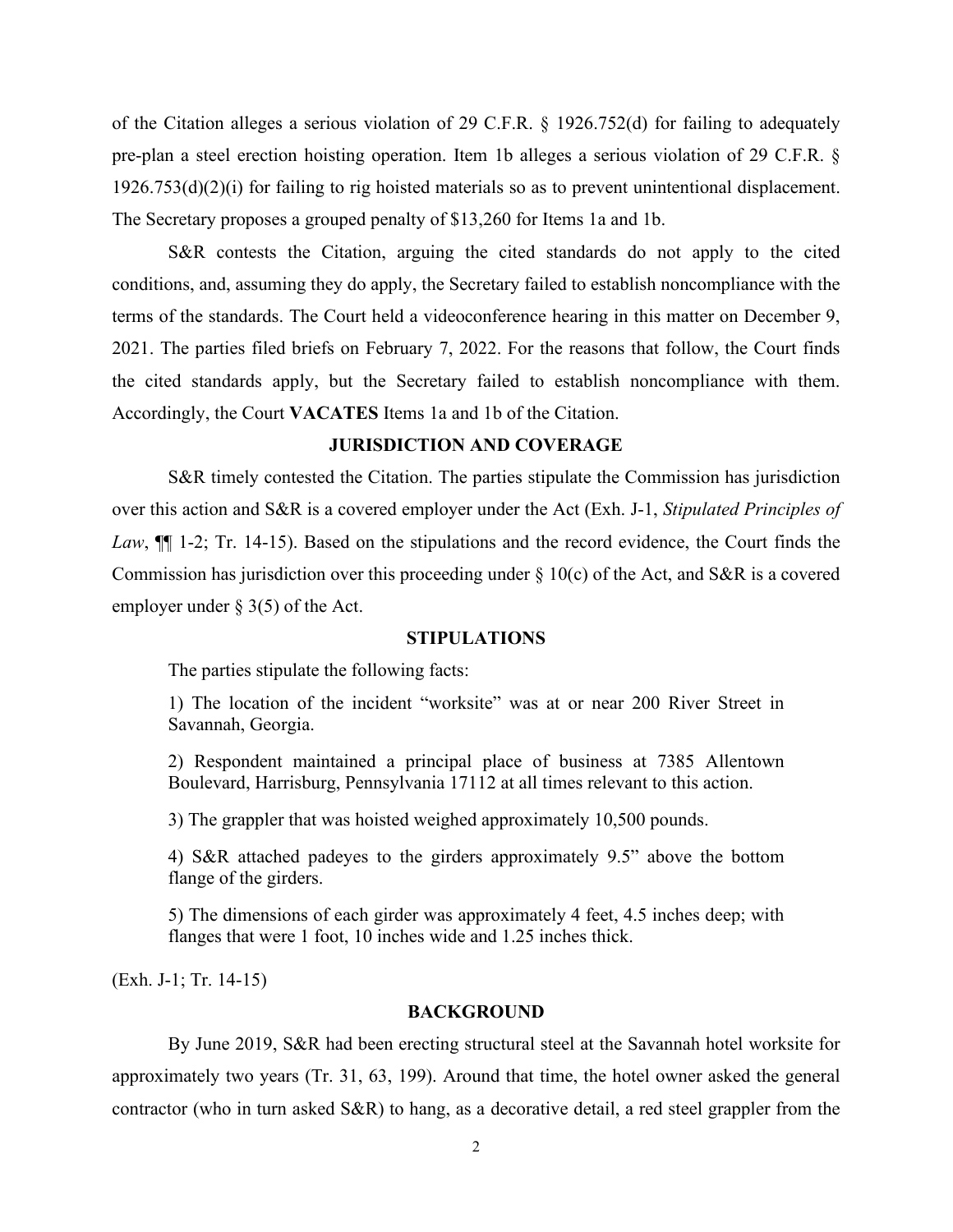the grappler was not part of S&R's original scope of work on the project, but S&R agreed to perform the task at the general contractor's request (Tr. 37-38, 202-03). hook of an existing overhead crane in the area that had been renovated to function as the hotel lobby.<sup>1</sup> The grappler is a large articulated claw used to lift heavy equipment.<sup>2</sup> The suspension of

 located above an open basement area. S&R determined it was not possible to position a crane in device consisting of a drum and cable (Exh. C-1, p. 1; Tr. 202-03). The overhead crane was a relic of the building's past as an electrical power plant and was no longer in service. It was supported by two horizontal girders (the east and west girders) and the area to perform a conventional lift. S&R decided to use an air tugger (or winch), a lifting

 To perform the lift, an S&R welder welded a padeye (a steel plate with a hole in it used as an attachment point) to the east girder and another padeye to the west girder.<sup>[3](#page-2-2)</sup> The plan was the wire rope to raise the grappler (Tr. 31-32, 35, 42, 188-89). This plan was conceived and supervised by S&R's Assistant Superintendent, who drew up a diagram for the lift (Exh. C-3; Tr. for S&R to run a wire rope from the padeye on the east girder down to the rigging attached to the grappler, up to the padeye on the west girder, and down again to the air tugger, which would pull 55). S&R vice president Mark Yerke prepared an activity hazard analysis (AHA) for the lift based on the Assistant Superintendent's diagram (Exh. R-1; Tr. 204).

(Tr. [4](#page-2-3)8).<sup>4</sup> The weight of the grappler dragged the wire rope against the personnel basket of an aerial lift, damaging the basket and injuring two S&R employees who were standing in it.<sup>5</sup> The On June 23, 2019, as the air tugger hoisted the grappler, the padeye on the west girder tore away from the girder surface, causing the grappler and rigging to fall into the open basement wire rope then struck S&R's Assistant Superintendent, who was supervising the lift from the ground, standing next to the air tugger (Tr. 30, 38-39). The two S&R employees and the Assistant Superintendent were hospitalized due to their injuries (Tr. 74).

<span id="page-2-0"></span><sup>&</sup>lt;sup>1</sup> Witnesses and counsel used the terms *grappler* and *grapple* interchangeably at the hearing.

<span id="page-2-1"></span><sup>&</sup>lt;sup>1</sup> Witnesses and counsel used the terms *grappler* and *grapple* interchangeably at the hearing.<br><sup>2</sup> Photographs and diagrams of the grappler can be seen in Exhibits C-1 (pages 4 and 6) and C-2 (pages 2 and 3), respectively.

<span id="page-2-2"></span><sup>&</sup>lt;sup>3</sup> Page 10 of Exhibit C-1 is a photograph of the padeye that was welded to the west girder.

<span id="page-2-3"></span><sup>&</sup>lt;sup>4</sup> The weld between the padeye and the girder remained intact—the weight of the grappler tore a triangular hole in the girder where the padeye was attached, as seen in photographs admitted as part of Exhibit C-1 (Exh. C-1, pp. 3, 10, 25; Tr. 105).

<span id="page-2-4"></span><sup>5</sup> Page 8 of Exhibit C-1 is a photograph of the mangled personnel basket.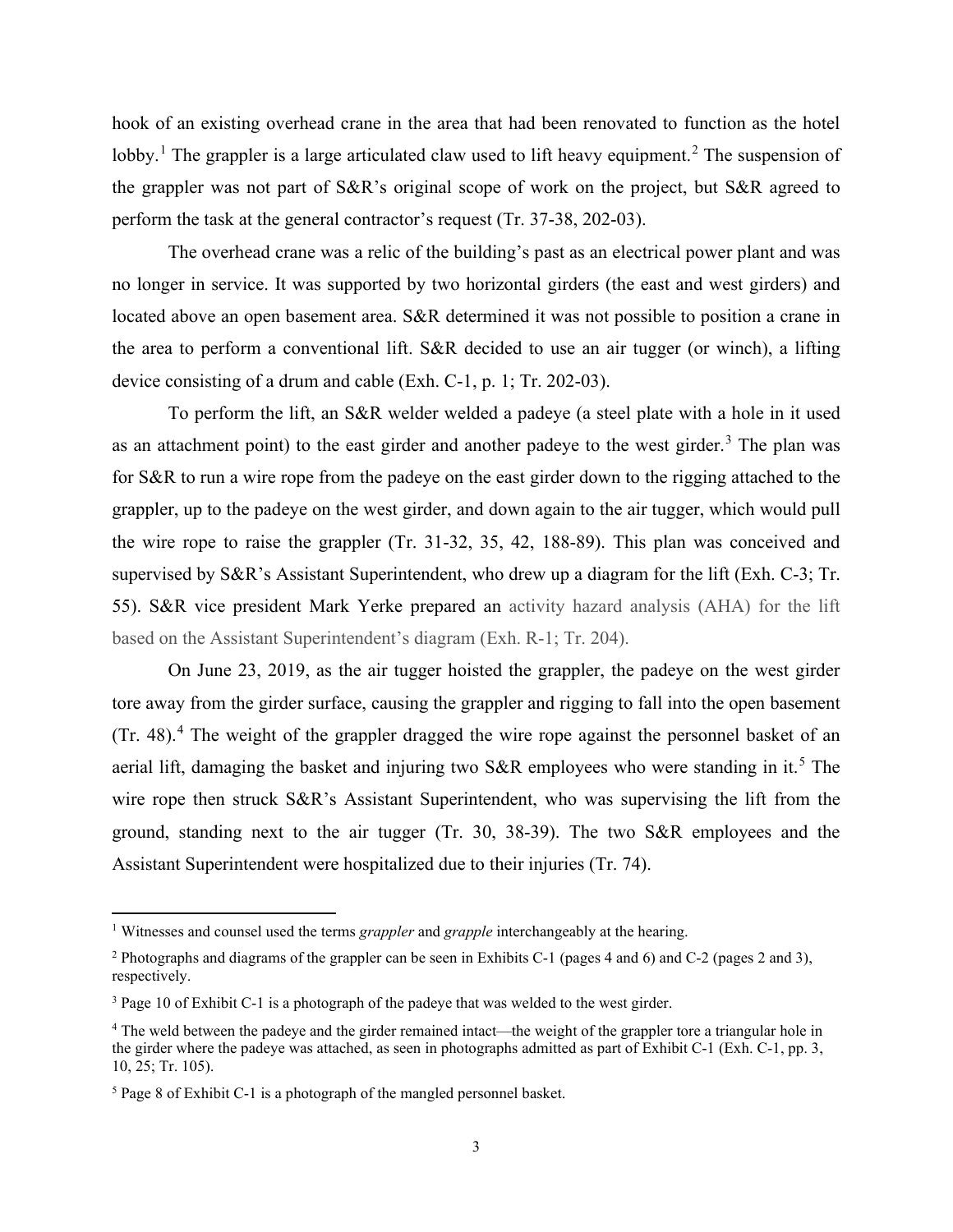photographs and measurements, and retrieved two pieces of steel from the west girder where the (SLCTC) for analysis (Exh. C-14;9 Tr. 29-32, 122).<sup>6</sup> CSHO Vos also obtained a video within a he watches a cellphone video showing the attempted lift of the grappler (Tr. 44-47).<sup>7</sup> OSHA assigned Compliance Safety and Health Officer (CSHO) John Vos to investigate the incident. He arrived at the worksite on June 24, 2019. He conducted interviews, took padeye had torn away from it, which he submitted to OSHA's Salt Lake City Technical Center video from the Savannah Police Department. Exhibit C-12 is a video taken by a police officer as

 not measure the thickness of the girders. During his inspection, CSHO Vos discovered that each including one located a few inches from the padeye welded to the east girder (Exh. C-1, pp. 7, 9, 27; Tr. 56-57).<sup>8</sup> CSHO Vos believed that "the measurement [of the thickness of the girder] the girders (Tr. 56) He also learned that the Assistant Superintendent had done no metallurgical testing to ascertain the strength of the girders (Tr. 71-72). CSHO Vos determined S&R's Assistant Superintendent had mistakenly believed the east and west girders were solid and were each about an inch thick. The Assistant Superintendent did girder consisted of two vertical pieces placed side by side, with a small gap between them. The vertical pieces were each approximately a quarter of an inch thick, as measured by CSHO Vos (Exh. C-1, p. 24; Tr. 55-56). A number of holes in the east girder were visible from the ground, could've been taken there" to obtain an accurate measure to better calculate the load capacity of

 December 20, 2019, giving rise to this proceeding, which is ready for disposition. Based on his inspection, CSHO Vos recommended that the Secretary cite S&R for serious violations of  $\S$ § 1926.752(d) and 753(d)(2)(i). The Secretary issued the Citation on

# **THE CITATION**

Item 1a of the Citation alleges a serious violation of § 1926.752(d), which provides, "All hoisting operations in steel erection shall be pre-planned to ensure that the requirements of § 1926.753(d) are met." Item 1a alleges:

<span id="page-3-0"></span> 6 The steel samples were tested at the SLCTC by Daniel Crane, a lead physical scientist for OSHA (Exh. C-14; Tr. 118). His report concluded, "The submitted samples were low carbon or mild steel based upon the chemistry, hardness as well as observed deformation and the presence of ductile fracture." (Exh. C-14, p. 4) Crane testified that "mild steel is more likely to bend relative to a medium or high carbon steel." (Tr. 125)

<span id="page-3-1"></span> $^7$  The police footage appears to be taken by an officer's body camera as he holds the cellphone (belonging to an S&R employee) at arms' length as the cellphone video of the lift plays (Exh. C-12; Tr. 46).

<span id="page-3-2"></span> 8 The Court notes the words *hole* and *holes* are incorrectly transcribed as *hull* and *hulls* at various points in the hearing transcript (Tr. 35, 36, 42, 44, 49, 56, 57 106, 109, 110).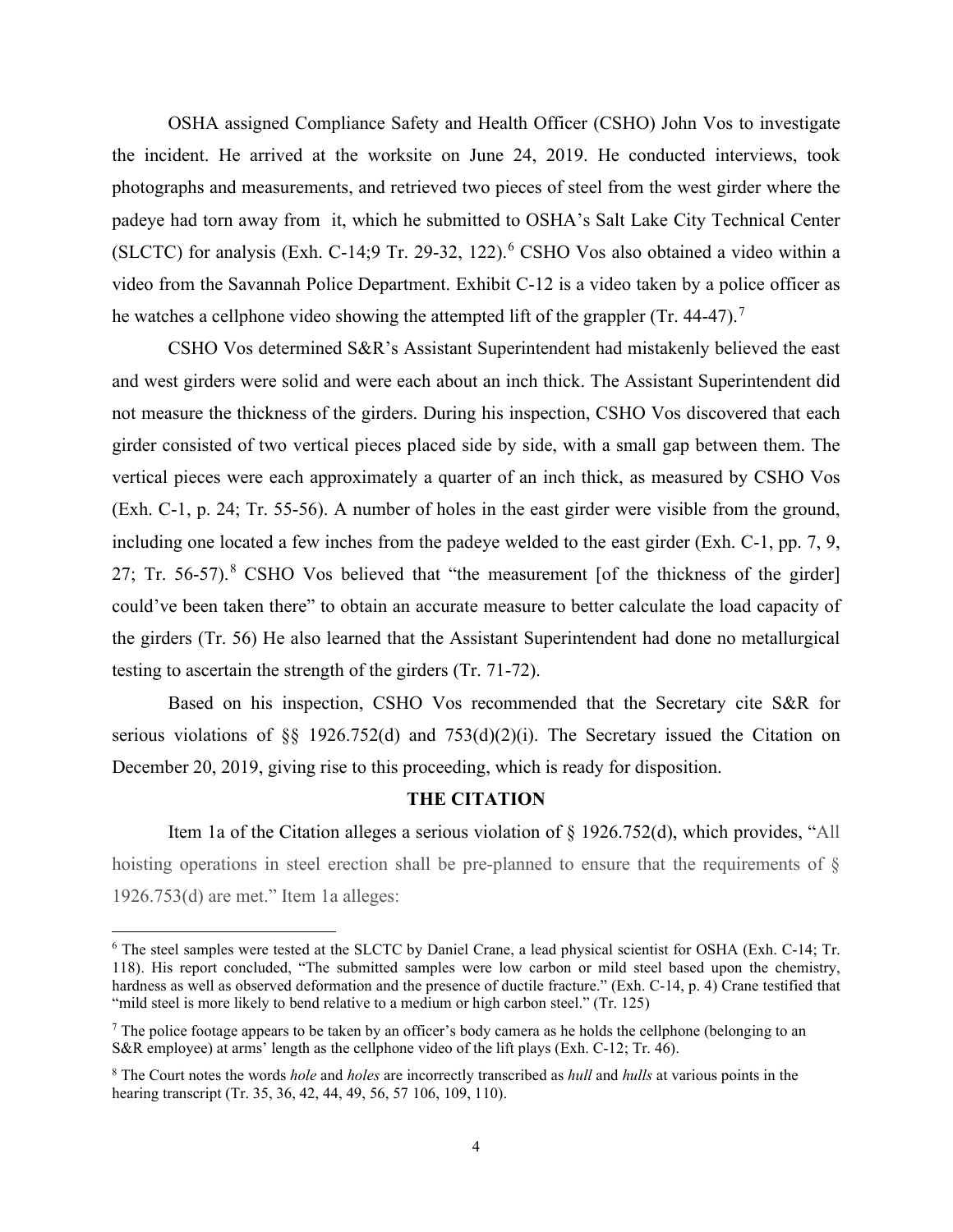29 CFR 1926.752(d): All hoisting operations in steel erection were not pre-planned to ensure that the requirements of 29 CFR 1926.753(d) were met:

 A) Hotel lobby area, on or about June 23, 2019, and or times prior to, the employer did not adequately preplan the lift of a grappler by a winch. The thickness and strength of the east and west side girders where the padeyes were attached was not determined before attaching the padeyes or making the lift, exposing employees to a struck[-]by hazard.

Item 1b of the Citation alleges a serious violation of  $\S$  1926.753(d)(2)(i), which provides,

 unintentional displacement[.]" Item 1b alleges: "When working under suspended loads, . . . [m]aterials being hoisted shall be rigged to prevent

29 CFR 1926.753(d)(2)((i): Materials being hoisted were not rigged to prevent unintentional displacement:

 A) Hotel lobby area, on or about June 23, 2019, and or times prior to, the employer did not adequately rig the grappler to prevent unintentional displacement. The girders where the padeyes were welded was not strong enough to support the load and stresses put on them while lifting the grappler, exposing employees to a struck[-]by hazard.

# **ANALYSIS**

#### *The Secretary's Burden of Proof*

 of the violation (i.e., the employer either knew, or with the exercise of reasonable In order to establish a violation of an occupational safety or health standard, the Secretary has the burden of proving: (a) the applicability of the cited standard, (b) the employer's noncompliance with the standard's terms, (c) employee access to the violative conditions, and (d) the employer's actual or constructive knowledge diligence could have known, of the violative conditions).

*Atlantic Battery Co., Inc., No.* [9](#page-4-0)0-1747, 1994 WL 682922, at \*6 (OSHRC Dec. 5, 1994).<sup>9</sup>

 the steel erection standard's requirements and definitions: (1) whether S&R was engaged in steel whether S&R violated § 1926.752(d) by failing to preplan the lift so that no one would be The facts of this case are not in dispute. The primary issues involve the interpretation of erection when it attempted to raise the grappler to the overhead crane hook on June 23, 2019; (2)

<span id="page-4-0"></span><sup>&</sup>lt;sup>9</sup> The employer or the Secretary may appeal a final decision and order to the federal court of appeals for the circuit the Eleventh Circuit. S&R's principal place of business is in Harrisburg, Pennsylvania, in the Third Circuit. The contend, and the Court has not found, relevant circuit court precedent that differs from the Commission's precedent. in which the violation allegedly occurred or where the employer has its principal office, and the employer also may appeal to the D.C. Circuit. See 29 U.S.C. §§ 660(a) and (b). Here, the violation occurred in Savannah, Georgia, in Commission has held that where it is highly probable that a case will be appealed to a particular circuit, it generally has applied the precedent of that circuit in deciding the case— even though it may differ from the Commission's precedent. *Kerns Bros. Tree Serv*., 18 BNA OSHC 2064, 2067 (No. 96-1719, 2000). Here, the parties do not The Court therefore applies Commission precedent in this case.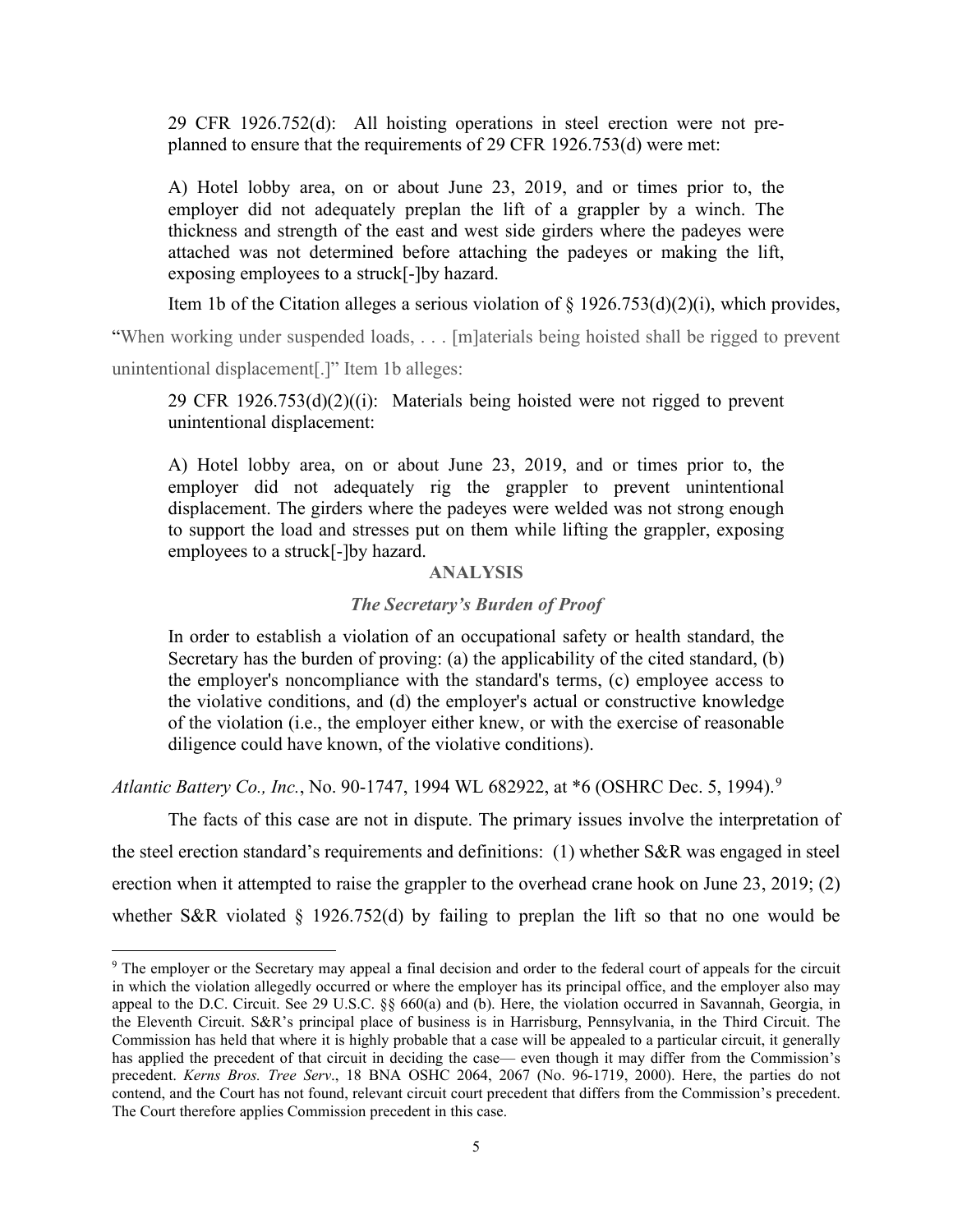improperly rigging the grappler for the lift. working under the suspended load; and (3) whether S&R violated  $\S$  1926.753(d)(2)(i) by

#### *(1) The Cited Standards Apply*

"work for construction, alteration, and/or repair, including painting and decorating." Section 1926.32(g) of Part 1926 (*Safety and Health Regulations for Construction*) provides definitions that apply to the construction standards. It defines *construction work* as

 *Erection*) of the Part 1926 construction standards. Section 1926.750 is its *Scope* section. It The cited standards, §§ 1926.752(d) and 753(d)(2)(i), are found in Subpart R (*Steel* provides:

This subpart sets forth requirements to protect employees from the hazards associated with steel erection activities involved in the construction, alteration, and/or repair of single and multi-story buildings, bridges, and other structures where steel erection occurs. The requirements of this subpart apply to employers engaged in steel erection unless otherwise specified. This subpart does not cover electrical transmission towers, communication and broadcast towers, or tanks.

 (alteration) of the old Riverside Power Plant to repurpose it as a hotel. The area of the old power atrium lobby. The *Note to paragraph (a)* of § 1926.750(a) includes these specific areas as typical include but are not limited to the following: . . . power plants . . . [and] atriums[.]" The *Definitions* section of Subpart R, §1926.751, defines steel erection as "the construction, alteration or repair of steel buildings, bridges and other structures, including the installation of metal decking and all planking used during the process of erection." There is no question that S&R was engaged in steel erection at the Savannah worksite for nearly the entire time it was onsite—it had been subcontracted to install structural steel for the renovation plant where S&R attempted to lift the grappler on June 23, 2019, was to become the hotel's sites where steel erection is performed: "Examples of structures where steel erection may occur

 grappler to the overhead crane hook. In support of its argument, S&R contends, S&R does not dispute that its purpose at the worksite was to erect structural steel but argues it was not engaged in steel erection on June 23, 2019, when it attempted to lift the

 rigs and hoists materials used in the assembly and repair of machinery, the owners The owners of the hotel wanted a decorative "grapple" attached to an existing, nonfunctional overhead crane located in the original structure (Tr. 198). Although the hoisting of the decorative grapple was the work of a millwright, someone who specifically asked the Respondent to hoist it into place (Tr. 200). It was not steel erection: "There's no steel members that we're hoisting with cranes connecting together." (Tr. 200). Executive Vice President of Respondent, Mark Yerke, called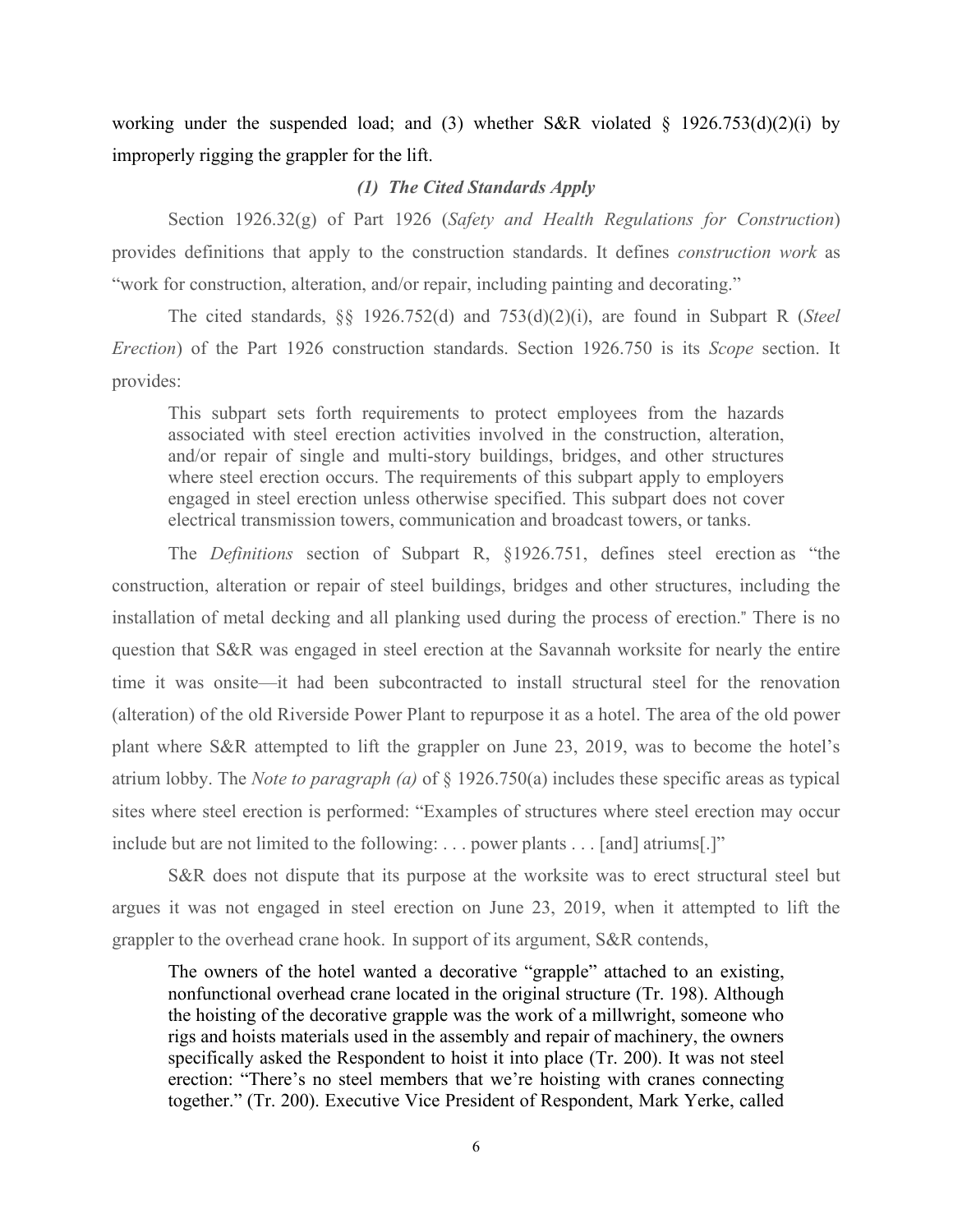structure." (Tr. 201). the grapple a "chandelier" (Tr. 201). Moreover, he testified that it was not "ornamental ironwork," which he described as catwalks, railings, stairs, walkways, and other miscellaneous steel that "become[s] part of the permanent

 (S&R's *Brief*, p. 3) S&R also notes CSHO Vos "testified that if the grapple had not been steel, it would not have been steel erection (Tr. 92)." (*Id.*, n. 1)

 the tasks. S&R vice president Yerke stated that the lift was not steel erection because there were conception of steel erection activities is much narrower than that of Subpart R. Its *Scope* section lists various steel erection activities, demonstrating Subpart R applies to more than hoisting S&R's argument is not supported by the text of Subpart R. S&R claims raising the grappler was a task typically done by millwrights, not steel erectors. Subpart R, however, defines steel erection in terms of the activities performed, not the job titles of the employees performing "no steel members that we're hoisting with cranes connecting together." (Tr. 200) Yerke's structural steel with cranes and connecting them together. Section 1926.750(b)(1) provides:

Steel erection activities include hoisting, laying out, placing, connecting, welding, burning, guying, bracing, bolting, plumbing and rigging structural steel, steel joists and metal buildings; installing metal decking, curtain walls, window walls, siding systems, miscellaneous metals, ornamental iron and similar materials; and moving point-to-point while performing these activities.

 standard. Yerke testified these materials have specific meanings within the steel erection industry that do not encompass a large steel grappler hanging from a hook for decorative purposes. The above-quoted section sets out three separate types of steel erection activities, separated by semicolons. Relevant here is the second type of activity: "installing . . . miscellaneous metals, ornamental iron and similar materials." These terms are not defined in the

We do some ornamental ironwork, which we also call "miscellaneous steel." Again, that's more elements that have been designed as part of the project and become part of the permanent structure. We install a lot of railings, monumental stairs, different types of catwalks and walkways that are considered ornamental steel or ornamental metal. Typically, there's a separate specification for that, but this didn't fall under ornamental metal because, like I said, it was more of a decoration.

#### (Tr. 201)

Again, Yerke's definitions of terms found in Subpart R are more restrictive than those of the standard itself. Section 1926.750(b)(2) explicitly contemplates the installation of decorative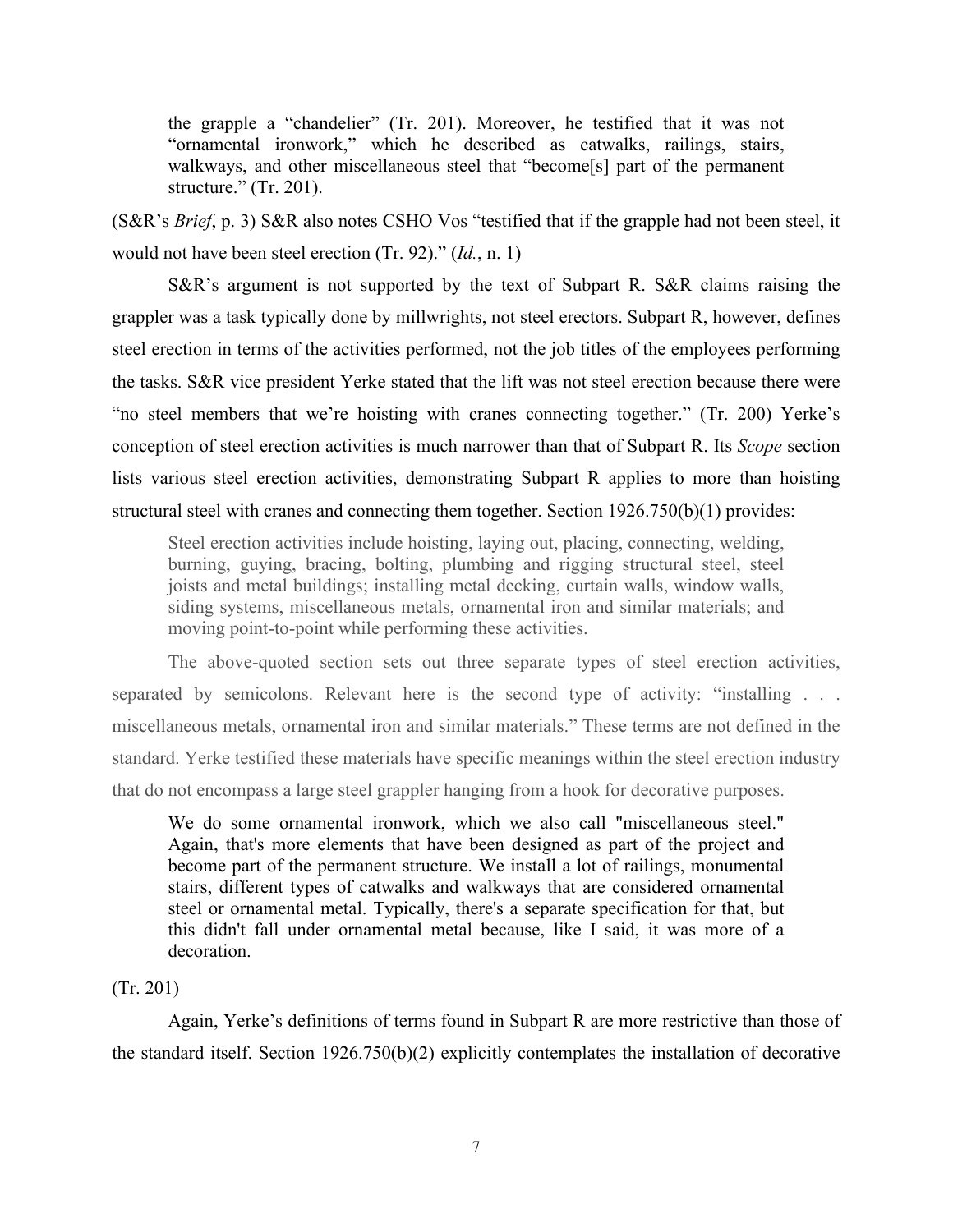# metal as part of steel erection activities, as well as the installation of nonmetal materials.<sup>[10](#page-7-0)</sup> It provides:

 The following activities are covered by this subpart when they occur during and are a part of steel erection activities:

 [R]igging [and] hoisting . . . of materials and assemblies such as . . . non-ferrous metals and alloys; glass; plastics and synthetic composite materials; . . . miscellaneous, architectural and ornamental metals and metal work[.]

 Neither the Secretary nor S&R cites case law in support of their arguments on the issue of CSHO Vos are at odds with the text of Subpart  $R<sup>11</sup>$  $R<sup>11</sup>$  $R<sup>11</sup>$  Contrary to Yerkes's understanding of the applicability of the cited standards. S&R relies on the testimony of Yerke and on the comment by CSHO Vos that, had the grappler not been made of steel, he would not have recommended that the Secretary cite S&R for violating the standards at issue. The statements of Yerke and standard, steel erection activities are not restricted to hoisting and connecting functional steel

 burning, welding, bolting, grinding, sealing, caulking, and all related activities for construction, frames; safety systems for steel erection; steel and metal joists; metal decking and raceway accessories; miscellaneous, architectural and ornamental metals and metal work; ladders; railings; skylights; joint fillers; gaskets; sealants and seals; doors; windows; hardware; detention/security equipment and doors, windows and hardware; conveying systems; building specialties; building The following activities are covered by this subpart when they occur during and are a part of steel erection activities: rigging, hoisting, laying out, placing, connecting, guying, bracing, dismantling, alteration and/or repair of materials and assemblies such as structural steel; ferrous metals and alloys; non-ferrous metals and alloys; glass; plastics and synthetic composite materials; structural metal framing and related bracing and assemblies; anchoring devices; structural cabling; cable stays; permanent and temporary bents and towers; falsework for temporary supports of permanent steel members; stone and other non-precast concrete architectural materials mounted on steel systems and accessories; metal roofing and accessories; metal siding; bridge flooring; cold formed steel framing; elevator beams; grillage; shelf racks; multi-purpose supports; crane rails and handrails; fences and gates; gratings; trench covers; floor plates; castings; sheet metal fabrications; metal panels and panel wall systems; louvers; column covers; enclosures and pockets; stairs; perforated metals; ornamental iron work, expansion control including bridge expansion joint assemblies; slide bearings; hydraulic structures; fascias; soffit panels; penthouse enclosures; equipment; machinery and plant equipment, furnishings and special construction.

<span id="page-7-1"></span> $11$  The Court does not credit the opinion of CSHO Vos on this point.

 The Secretary and the Commission are not bound by the legal conclusions of the OSHA compliance officer. *See Kasper Wire Works, Inc. v. Sec'y of Labor*, 268 F.3d 1123, 1128 (D.C. Cir. 2001) ("the Commission is not bound by the representations or interpretations of Compliance Officers"); *Nat'l Realty & Constr. Co. v. OSHRC*, 489 F.2d 1257, 1264 (D.C. Cir. 1973) (the Secretary is not bound by the "narrow construction of citations issued by his inspectors," compliance officers who are not legal professionals).

*Roy Rock, LLC.,* No. 18-0068, 2021 WL 3624785, at \*24, n. 22 (OSHRC July 22, 2021)

<span id="page-7-0"></span><sup>&</sup>lt;sup>10</sup> The range of activities covered by Subpart R far exceeds S&R's limited conception of what constitutes steel erection. In its entirety, § 1926.750(b)(2) provides: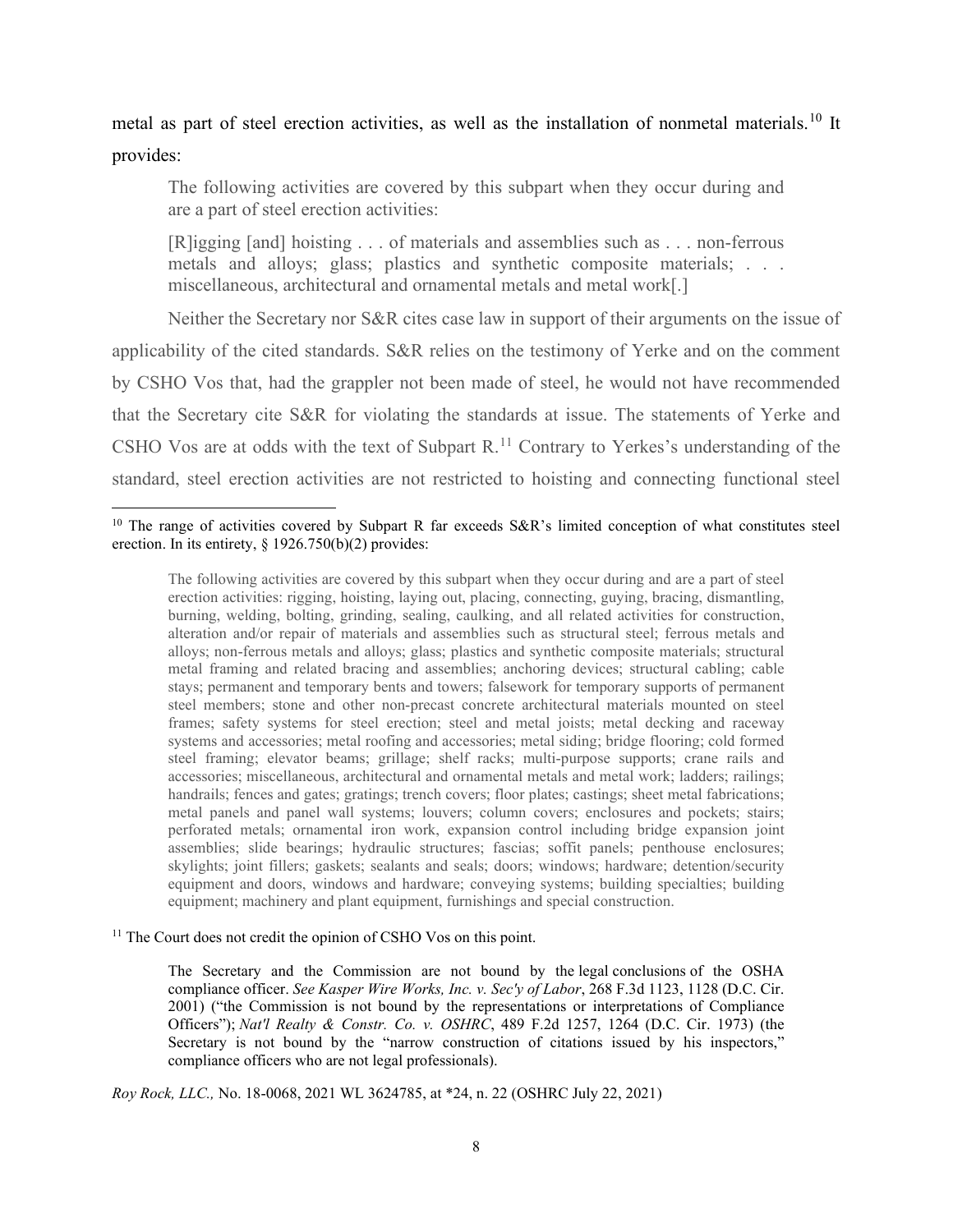include hoisting non-steel material for architectural and ornamental purposes.<sup>12</sup> components. And, contrary to the opinions of Yerke and CSHO Vos, steel erection activities

 1926.750 of Subpart R establishes its applicability to the cited activity. The Court finds §§ 1926.752(d) and 753(d)(2)(i) apply. Here, S&R employees were engaged in lifting a steel grappler to the hook of an overhead crane to make it a permanent decorative fixture in the hotel lobby. The plain language of §

*(2) The Secretary Failed to Establish S&R's Noncompliance with the Terms of the Standards* 

subsection of which is cited in Item 1b. The standards cited in Items 1a and 1b must be cross-referenced to understand the issues presented. Item 1a alleges S&R violated § 1926.752(d), which refers to § 1926.753(d), a

 *sequence.* Section 1926.752(d) (cited under Item 1a) provides: Section 1926.752 is titled *Site layout, site-specific erection plan and construction* 

*Pre-planning of overhead hoisting operations.* All hoisting operations in steel erection shall be pre-planned to ensure that the requirements of § 1926.753(d) are met.

#### Section 1926.753(d), titled *Working under loads*, provides in its entirety:

(1) Routes for suspended loads shall be pre-planned to ensure that no employee is required to work directly below a suspended load except for:

(i) Employees engaged in the initial connection of the steel; or

(ii) Employees necessary for the hooking or unhooking of the load.

(2) When working under suspended loads, the following criteria shall be met:

(i) Materials being hoisted shall be rigged to prevent unintentional displacement;

(ii) Hooks with self-closing safety latches or their equivalent shall be used to prevent components from slipping out of the hook; and

(iii) All loads shall be rigged by a qualified rigger.

Item 1b alleges S&R violated § 1926.753(d)(2)(i) ("When working under suspended

loads, . . . [m]aterials being hoisted shall be rigged to prevent unintentional displacement.").

*Item 1a* 

The alleged violation description (AVD) of Item 1a alleges S&R violated  $\S$  1926.752(d)

because it "did not adequately preplan the lift of a grappler by a winch. The thickness and

<span id="page-8-0"></span> $12$  Dr. Brian Ewing is a civil engineer specializing in structural steel (Tr. 143). He testified that ornamental steel "would be non-structural steel, meaning they're not intended to carry any of the load-resisting capacities for the building." (Tr. 186) Here, the intended purpose of the grappler was to be decorative (ornamental) and not loadbearing (non-structural).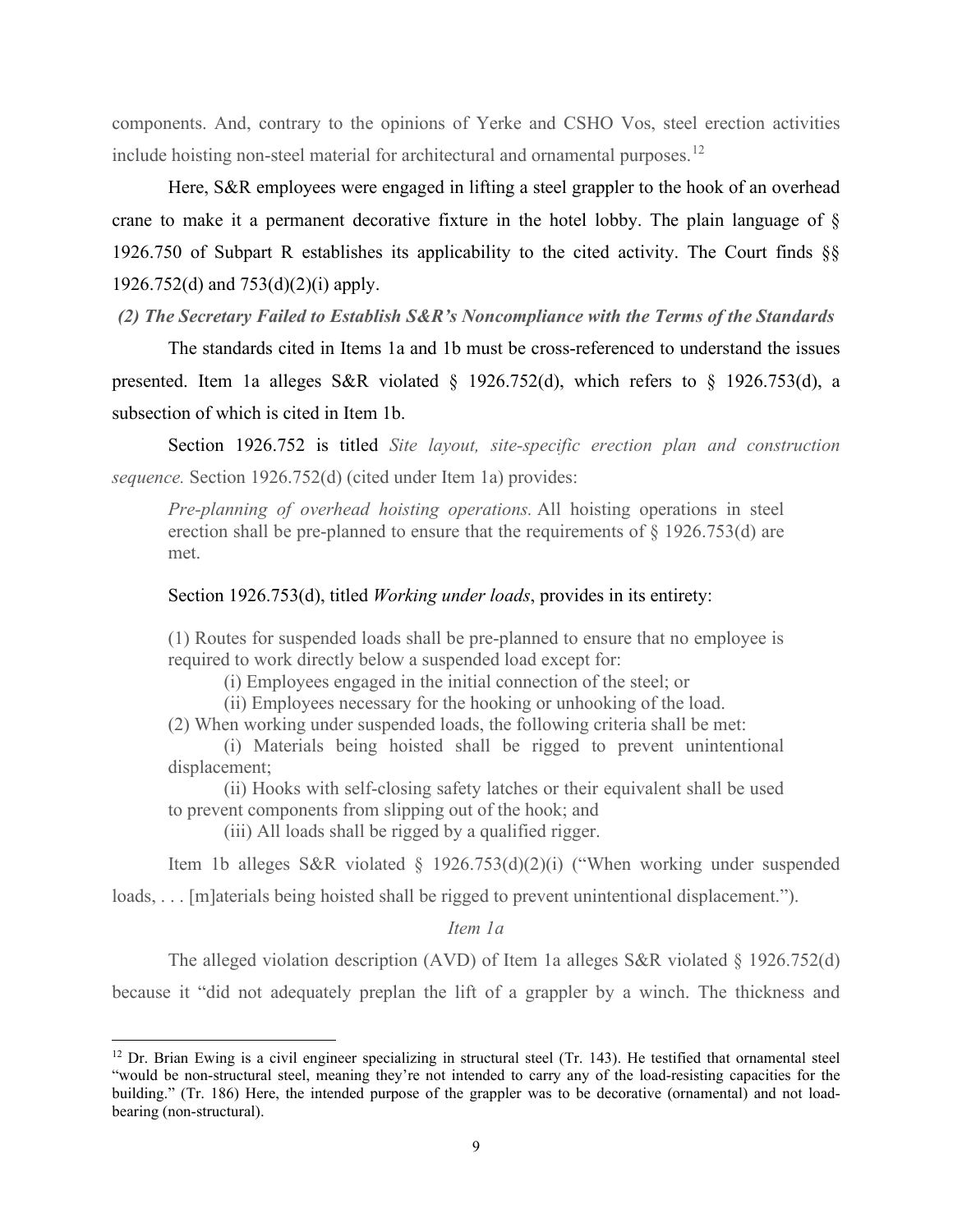strength of the east and west side girders where the padeyes were attached was not determined before attaching the padeyes or making the lift[.]" The language of the AVD does not specify which subsection of § 1926.753(d) S&R failed to meet in planning the lift of the grappler.

In his brief, the Secretary argues S&R violated  $\S$  1926.752(d) because its inadequate preplanning failed to ensure employees were not required to work directly below suspended loads, as required by § 1926.753(d)(1). At the hearing, however, CSHO Vos's testimony regarding Item 1a concerned S&R's failure to measure the thickness of the girder components and to ascertain the structural integrity of the girders to ensure they could sustain the weight of the grappler:

 Q.: [W]hat ultimately led you to determine that there was a violation of . . . [section]  $1926.752(d)$ ? . . . [F]actually what happened that made you think this? . . .

 CSHO Vos: The padeye on the west side of the west side bridge gave way, allowing the grappler and cables and everything to fall to the ground.

Q.: Now, I think that 1926.752(d) involves preplanning, right?

CSHO Vos: Correct.

 Q.: So, what facts did you find that made you feel there was an issue with preplanning?

 CSHO Vos: The fact that nobody took any measurements of the steel to determine whether or not it would support lifting of the grappler.

 Q.: And did you mention earlier whether there had been any metallurgical testing or anything done on this girder?

CSHO Vos: There was no testing on the girder at all.

 Q.: And as we mentioned earlier, I think it was Exhibit C-3, the calculations page that I think was done by [the Assistant Superintendent] do I have that right?

CSHO Vos: Correct.

 Q.: Did you see any calculations regarding what kind of load would be placed on CSHO Vos: No, I did not. or what kind of load could be supported by the girder?

(Tr. 70-71)

. . .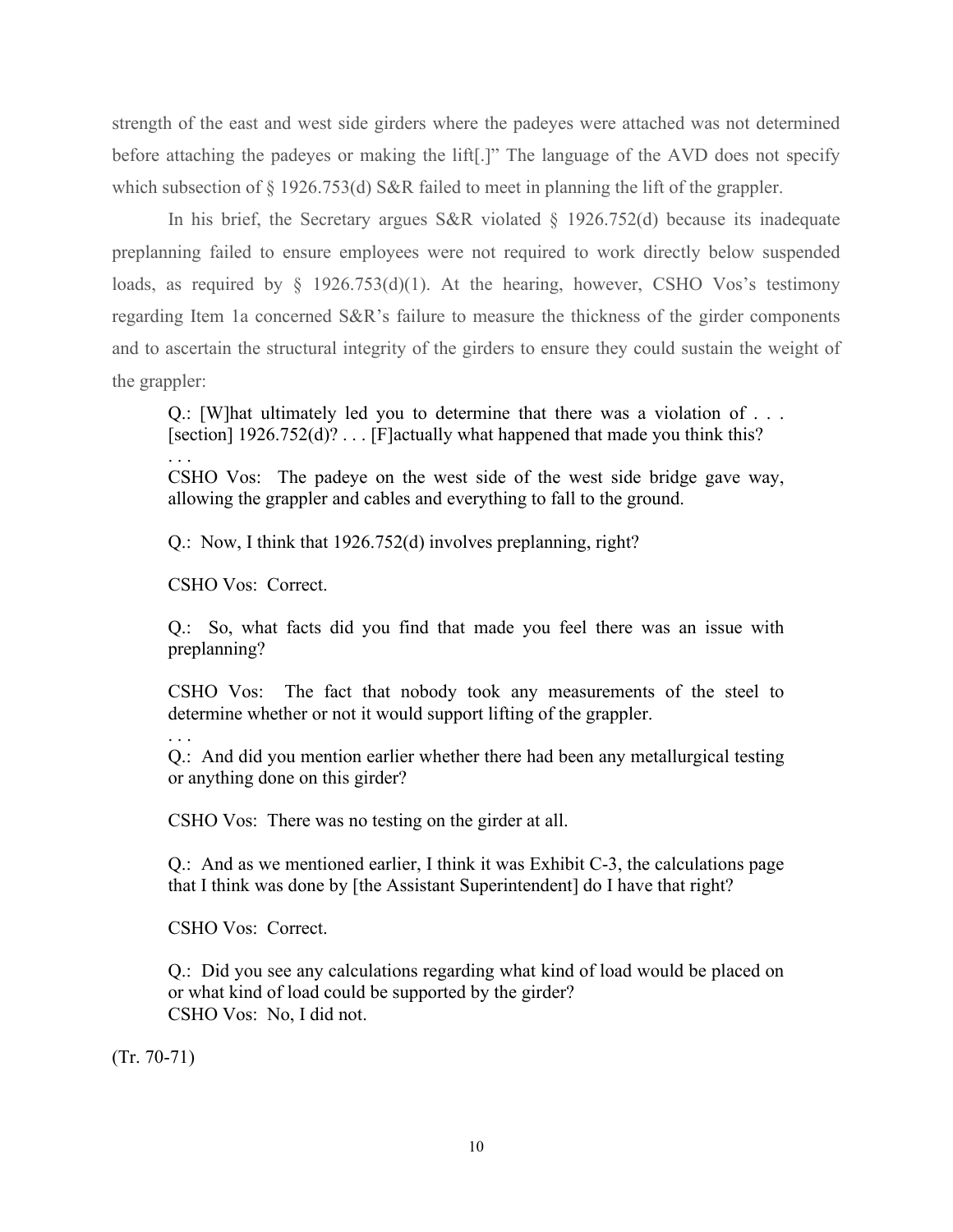The focus of CSHO Vos's testimony is the failure of the west girder to support the weight of the grappler, i.e., the cause of the accident. The cause of the accident is not, however, at issue. "The Commission has long held that "'[d]etermining whether the standard was violated is not dependent on the cause of the accident.'" *Am. Wrecking Corp.*, 19 BNA OSHC 1703, 1707 n.4 (No. 96-1330, 2001) (consolidated), *aff'd in relevant part*, 351 F.3d 1254 (D.C. Cir. 2003)." *Ceco Concrete,* No. 17-0843, 2021 WL 2311867, at \*5, n.4 (OSHRC Feb. 26, 2021). It is the burden of the Secretary on this issue to establish S&R did not comply with § 1926.752(d) by failing to meet the requirements  $\S$  1926.753(d)(1), in that it did not preplan the route for the suspended load to ensure employees were not required to work directly under it.

 writing, S&R developed a written activity hazard analysis (AHA) to plan the lift of the grappler (Exh. R-1; Tr. 204). Yerke said of the AHA, "[T]his identifies the job steps and the hazards and under the suspended load at any point." (Exh. R-1, p. 2) Yerke testified the AHA was provided during the lift (Tr. 2[13](#page-10-0)-14).<sup>13</sup> Although § 1926.752(d) does not require the preplan of the hoisting operation to be in the controls. So, the hazard we identified was a falling object, and the part of the control was that, during this operation, no employee would be allowed underneath the suspended load at any point, as a safety measure." (Tr. 207) Under the section labeled *Controls*, numbered instructions are listed setting the guidelines of the operation. Instruction 5b states, "No employee shall be to the Assistant Superintendent, who was to review it with the employees present at the worksite

The Secretary contends employees worked under the suspended load during the lift, contrary to the AHA's instruction. CSHO Vos testified an S&R employee can be seen in the video kneeling near the grappler after it has been rigged but before the lift began (Exhibit C-12 at 38 seconds; Tr. 48). "[H]e is right by the grappler and[,] . . . the grappler's got a lean to it, to the right. If the grappler were to fall . . . it potentially could roll over on top of him." (Tr. 48) CSHO Vos stated he did not know what the employee was doing (Tr. 50, 93, 96). He acknowledged the

<span id="page-10-0"></span> of the task." The word "not" is crossed out in pen (so the statement reads "Job Safety Analysis (JSA) performed to (Exh. R-14, p. 18). Yerke stated he thought Steven Burkholder, the president of S&R (Tr. 63), was responsible for the handwritten remarks, but he did not know why Burkholder made them (Tr. 215-16). This testimony was not 13 In S&R's *Incident Investigation Report* regarding the failure of the lift operation, one of the statements under a section labeled *Management System/Job Procedure* is "Job Safety Analysis (JSA) not performed to identify hazards identify hazards of the task") and next to the statement, the words "Not communicated adequately" are handwritten further developed and Burkholder did not appear as a witness. The handwritten remarks indicate the JSA was performed to identify the hazards of the lift, but some problem arose with its communication. The Secretary has not cited S&R for failure to communicate its preplan for the lift to its employees.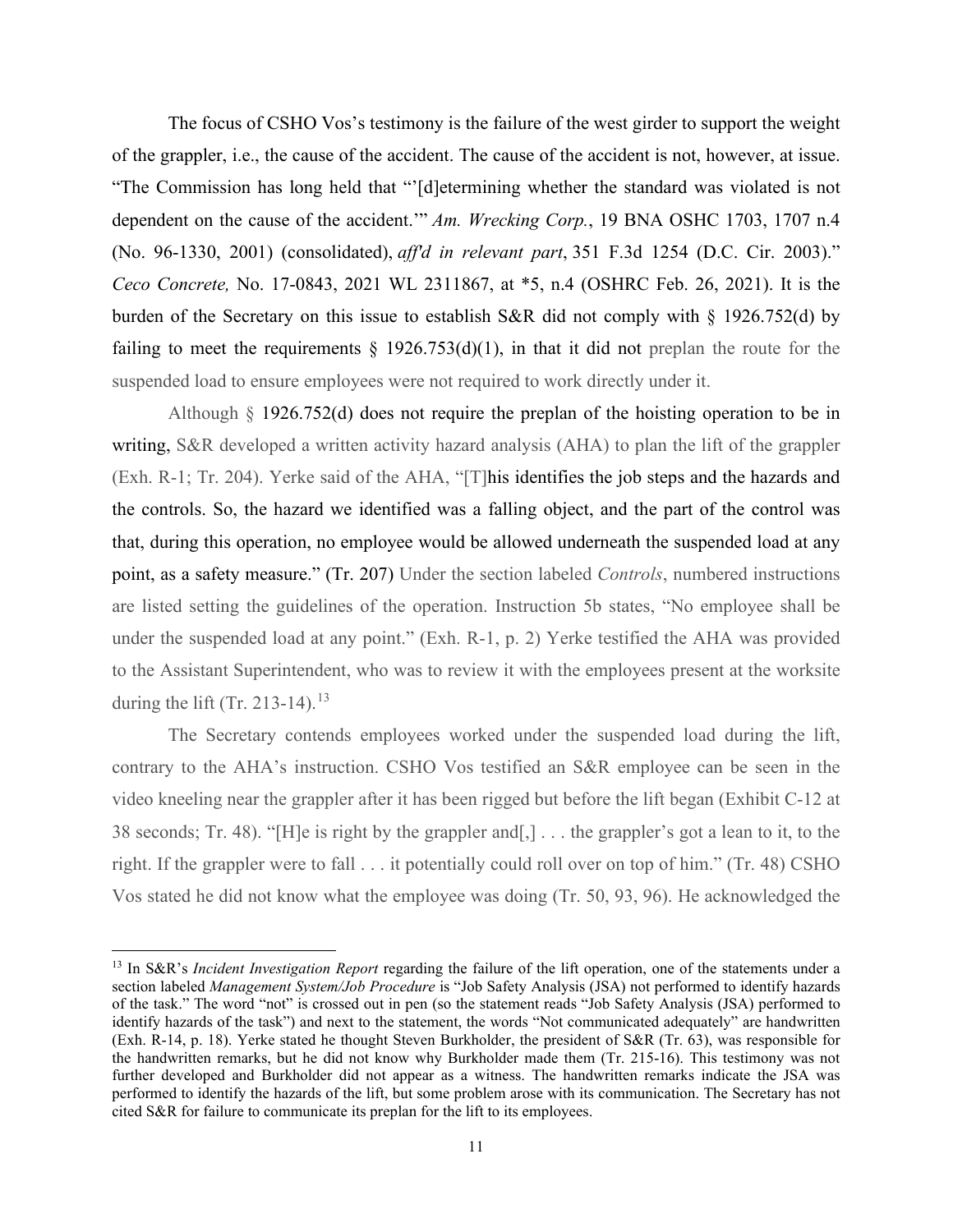The Secretary also argues the Assistant supervisor and the two employees in the personnel basket of the aerial lift were under the suspended load when the padeye tore away from the west girder, video shows the employee next to the grappler "prior to the lifting of the grappler." (Tr. 94)<sup>[14](#page-11-0)</sup> causing the wire rope to strike the basket and the Assistant Supervisor's arm.

 planned for by S&R. The failure to calculate the load capacity of the girders is a significant omission, but it is not one addressed by the cited standard, which requires the employer to The Secretary's argument conflates two separate time periods in the history of the lift its preplanning and its actual attempt. It is undisputed the lift failed because the west girder could not sustain the weight of the load being hoisted. This eventuality was not considered and was not preplan the route of the suspended load so that no employee is required to work directly under  $it.$ <sup>[15](#page-11-1)</sup>

 The record establishes S&R preplanned the route of the grappler to ensure no employees were required to work directly below it, as established by the uncontradicted testimony of Yerke and the AHA ("No employee shall be under the suspended load at any point." (Exh. R-1, p. 2)). How the lift was preplanned and how the lift actually transpired are separate issues. The Court finds the Secretary has failed to establish S&R violated § 1926.752(d), as it relates to §  $1926.753(d)(1)$ .

# *Item 1b*

 with Item 1a, the AVD for Item 1b is framed in terms of S&R's failure to ascertain the load Item 1b alleges S&R violated § 1926.753(d)(2)(i) ("When working under suspended loads, . . . [m]aterials being hoisted shall be rigged to prevent unintentional displacement.") As

<span id="page-11-0"></span><sup>&</sup>lt;sup>14</sup> Section 1926.753 permits employees to work directly under the suspended load when they "are engaged in the initial connection of the steel" or they are "necessary for the hooking and unhooking of the load." Sections 1926.753(d)(2)(i) and (ii).

<span id="page-11-1"></span><sup>&</sup>lt;sup>15</sup> At the hearing, the Secretary tendered Dr. Brian Ewing as an expert in "what caused the padeye to fall and ... S&R's lifting preplan "goes to the ultimate issue of whether or not this standard is violated" and did not allow him to testify on that issue (Tr.164). *See J. C. Watson Co.,* Nos. 05-0175 & 05-0176, 2008 WL 2045818, at \* 3, n. 3 witness was regarding a conclusion of law, the judge properly refused to permit his testimony."). The Secretary made an offer of proof, stating that Dr. Ewing's testimony and the report he prepared would provide his expert opinion that a reasonable employer preplanning a lift would have taken steps to determine the strength of the girders, including measuring their thickness (Exh. C-13 (rejected); Tr. 183). deficiencies in S&R's lifting plan." (Tr. 158) The Court qualified Dr. Ewing as an expert with respect to the cause of the lift's failure. The Court found, however, that Dr. Ewing's proposed testimony regarding alleged deficiencies in (OSHRC May 6, 2008) (The Commission "determine[s] that, as Watson's intended purpose for the testimony of this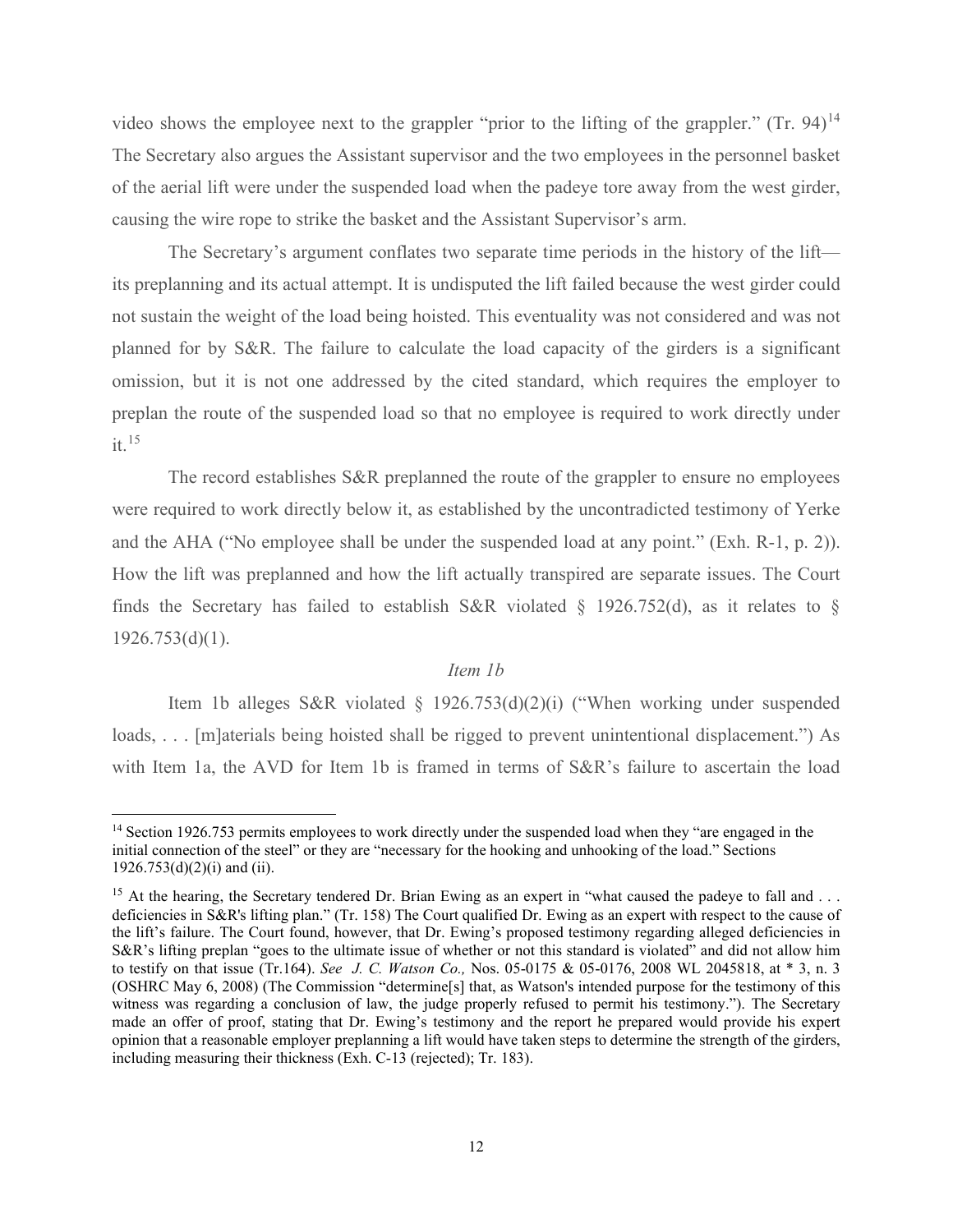capacity of the east and west girders. It alleges S&R violated  $\S$  1926.753(d)(2)(i), in that "the employer did not adequately rig the grappler to prevent unintentional displacement. The girders where the padeyes were welded were not strong enough to support the load and stresses put on them while lifting the grappler, exposing employees to a struck[-]by hazard."

 "object(s) being hoisted and/or the weight of the object(s); both uses refer to the object(s) and the load-attaching equipment, such as, the load block, ropes, slings, shackles, and any other ancillary attachment."<sup>17</sup> Dr. Ewing testified the load at issue here includes Subpart R does not define *load.* Section 1926.753(a) of Subpart R provides, "All the provisions of subpart CC apply to hoisting and rigging with the exception of  $\S$  1926.1431(a).<sup>"[16](#page-12-0)</sup> Section 1926.1401 of Subpart CC (*Cranes and Derricks in Construction*) defines *load* as

the grapple, any pulleys and rigging and hoisting equipment that was used at the time, including, but not limited to, the wire rope, the padeyes, the blocks, the pulleys, all of the hoisting equipment [that] does contribute to the suspended load and the weight that . . . would be exerted on the structure.

#### (Tr. 189-90)

 grappler as well as the rigging and hoisting materials. Section 1926.753(d)(1) requires that when the wire rope was part of the suspended load, and the employees in the personnel basket were working below the parts of the wire rope that attached to the padeyes welded to the girders. The Court agrees with the Secretary that the suspended load in this case includes the employees are working under a suspended load, the materials being hoisted "shall be rigged to prevent unintentional displacement." The two employees in the personnel basket of the aerial lift were positioned next to the grappler as it was hoisted, but they were working below the parts of the wire rope that were strung between the grappler and the girders (Exh. C-12). The Court finds

 grappler. . . . [T]he rigging was not designed to prevent an intentional displacement." (Tr. 80) He considered the west girder to which the padeye was welded to be "part of the rigging" and that it When asked why he recommended the Secretary cite S&R for the violation of § 1926.753(d)(2)(i), CSHO Vos responded, "The fact that the rigging failed while lifting the "was not determined that it could support the load that was being put upon it. . . . [Y]ou've got to

<span id="page-12-0"></span><sup>&</sup>lt;sup>16</sup> Section 1926.1431(a) addresses hoisting personnel and is not at issue here.

<span id="page-12-1"></span> rigging (S&R's *Brief*, p. 2). The plain meaning of the definition of *load*, however, establishes the term includes both <sup>17</sup> At the hearing and in its brief, S&R argues the load at issue "could only be the grapple itself," and not the attached the grappler and "the load-attaching equipment," i.e., the rigging. § 1926.1401.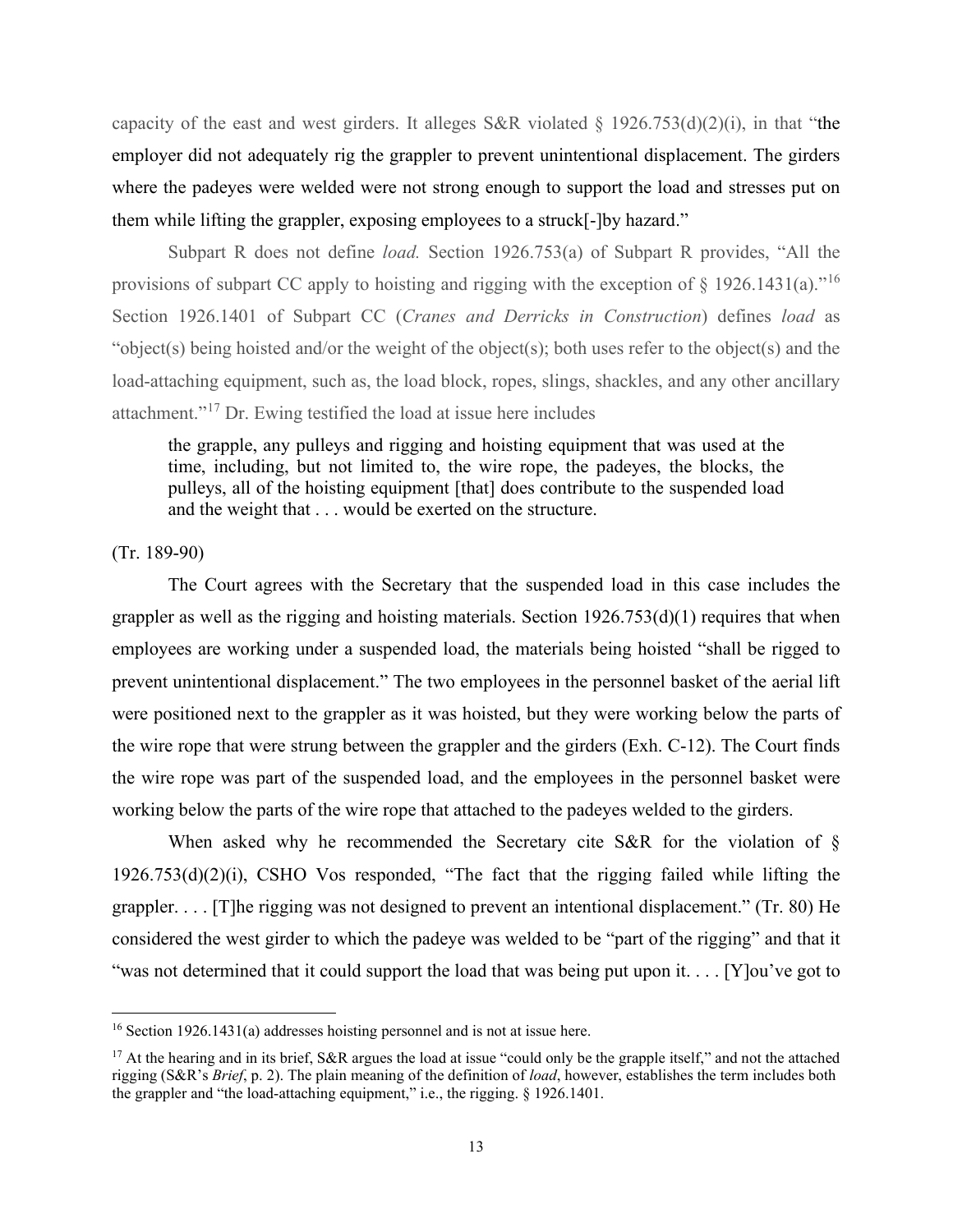the definition of  $\S$  1926.1401. the definition of § 1926.1401.<br>The structure that supports the weight being hoisted cannot, by definition, be the load look at what the padeye was welded to that would support the weight." (Tr. 90) By including the west girder itself in his definition of rigging, CSHO Vos goes beyond Dr. Ewing's definition and

part of the "materials being hoisted." Section 1926.753(d)(2)(i) requires the that the materials establish that some component of the materials being hoisted (the grappler or the rigging) was element. element. Q.: I understand that you contend that the system being used was not proper ("object(s) being hoisted and/or the weight of the object(s)."  $\S$  1926.1401). The west girder is not being hoisted be "rigged to prevent unintentional displacement." It is the Secretary's burden to not rigged to prevent unintentional displacement. He has adduced no evidence supporting this

because it failed, correct?

CSHO Vos: Correct.

Q.: But the rigging of the grapple itself is a separate issue, true?

CSHO Vos: Okay.

 Q.: Okay. And did you check to see whether there was anything connected to the grapple that caused the grapple to fall?

CSHO Vos: No.

 Q.: And as far as you know, the rigging was perfectly intact when the grapple fell to the ground, correct?

 CSHO Vos: If you're referring just to what was the grappler attached to or what was attached to the grappler, yes.

(Tr. 91)

 when it peeled the steel away from the girder to which it was attached (Exh. C-1, p. 10). The Secretary does not argue that any object, material, or device used in the attempted lift of the grappler failed, other than the west girder. The west girder was part of the structure supporting the load, not the load itself. CSHO Vos agreed that the rigging used by S&R for the materials being hoisted "was perfectly intact." Even the weld of the padeye remained undamaged

It is evident S&R failed to accurately assess the load capacity of the east and west girders at the Savannah worksite before attempting to lift the grappler on June 23, 2019. Three